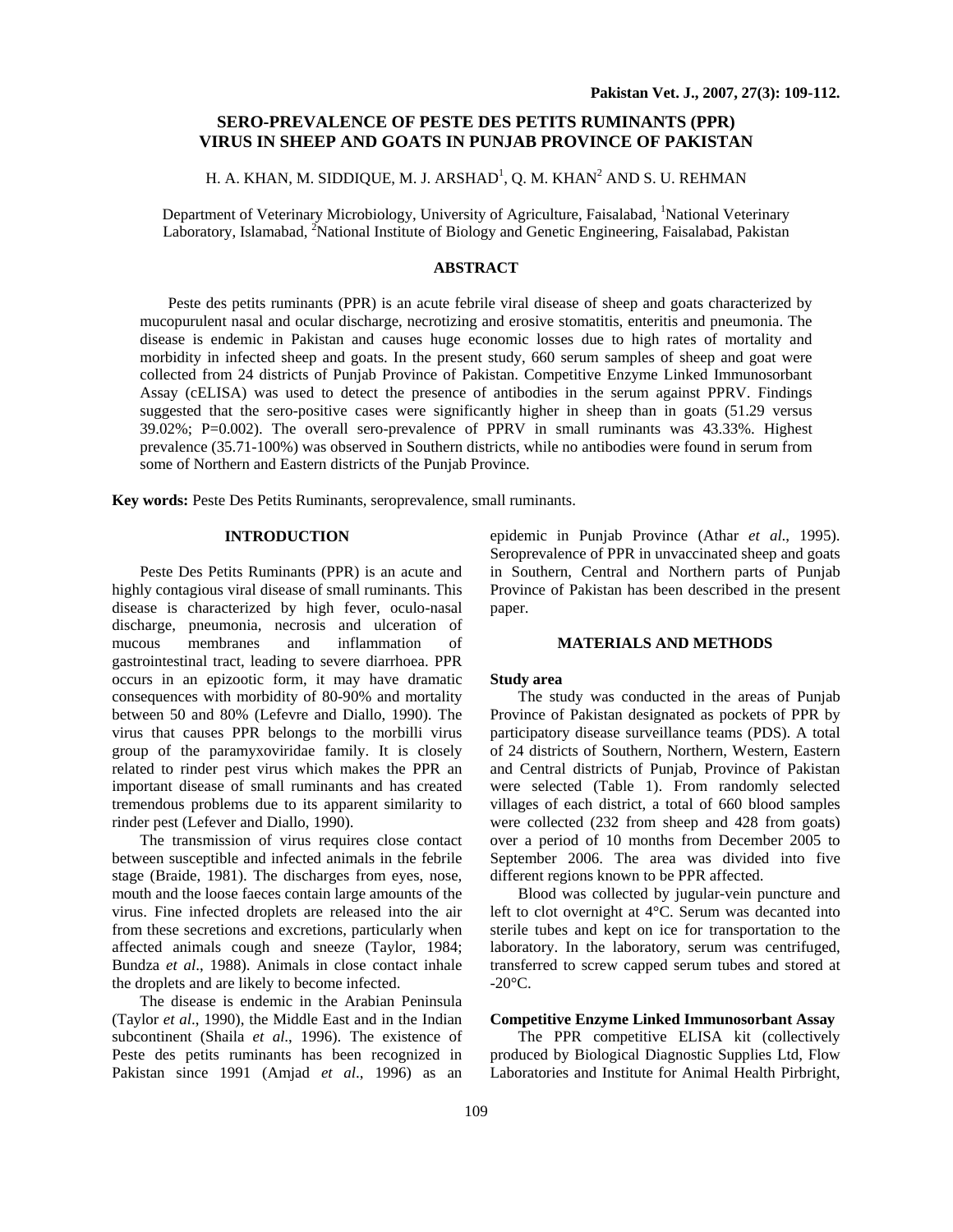Surrey, England) was provided by the National Veterinary Laboratory, Islamabad, Pakistan. The kit is based on a standard competitive enzyme linked immunosorbant assay (cELISA) to determine the presence of anti-PPR antibodies in serum, as described by Singh *et al*. (2004). The test is based on the competition between the anti-H protein of PPR virus monoclonal antibodies and the serum samples for binding the PPR antigen (Libeau *et al*., 1992). The presence of antibodies to PPR virus in the serum samples blocks reactivity of the monoclonal antibodies which causes reduction in the expected colour following the addition of enzyme labeled anti-mouse conjugate and chromogen solution. The negative and positive cut-off values were used from the controls of the test procedure. The ELISA micro-plates were read using an immunosunkan reader with an inference filter of 492 nm. The reader was connected to a computer loaded with ELISA Data interchange (EDI) software, which was used to automate the reading and calculation of percentage of inhibition (PI) values. The optical density (OD) values were converted to percentage inhibition by using the following formula:

 $PI = 100 - (OD control/test serum)$  x 100 (OD monoclonal control)

The samples with PI >50% were considered as positive.

### **Statistical analysis**

The data were analyzed statistically by applying ztest to the proportion at 95% confidence interval.

### **RESULTS AND DISCUSSION**

The overall PPR antibody seroprevalence recorded in sheep was 51.29% and in goats it was 39.02% which is significantly higher with P=0.002 at 95% confidence interval (Table 1). The highest seroprevalence was 100% in sheep and goat in districts of Cholistan, Bhawalpur and Bhawalnagar, followed by 90% (Chakwak), 79.17% (Bhakkar), 62.75% (Toba Tek Singh), 52.63% (Multan), 49.37% (Faisalabad), 40% (Jhang) 48.84% (Sahiwal), 42.86% (Mandi Bhaudin), 41.94% (Hafizabad), 35.71% (Kanewal), 37.50% (Dera Gazi Khan), 24.14% (Sargodha), 17.86% (Mianwali) and 13.7% (Attock). PPR antibodies were not detected in sheep population in Northern and Northwestern (Gujrat, Sargodha, Khushab, Attock) and Eastern parts of Punjab Province (Gujranwala, Gujrat, Lahore). In goat population, PPR antibodies were not detected in Northern and Eastern (Rawalpindi, Khushab, Gujrat, Gujranwala, Lahore, Okara, Pak Pattan), Central (Jhang) and Western parts (Dera Ghazi Khan) of Punjab Province.

This study provided valuable data on the serologic status of PPR in sheep and goats in Punjab province of Pakistan. Infection with PPRV was demonstrated in 18 districts of Punjab which are known to be the pockets of PPR and 6 districts in surroundings of the above mentioned districts. Variation in prevalence is probably related to the intensity of movements of nomads of small ruminants.

The presence of PPRV infection in Punjab has been reported already by Tahir *et al*. (1998) and Hussain *et al*. (1998). The overall prevalence of PPRV was 43.33% of the ruminant population. In this study, sheep population showed a relatively higher level of serum antibodies against PPR than goats. This may be attributed to a higher recovery rate and greater longevity of sheep verses goat which is in contrast to the serological profile reported by Taylor *et al.* (1990). According to anecdotal reports from the field veterinarians, the animal owners widely used the rinder pest virus vaccine to protect small ruminants against PPRV infection in some parts of Pakistan before rinder pest virus vaccination was stopped in year 1999-2000. This might be one reason for the higher percentage of PPRV-positive animals found in this study.

The overall prevalence of antibodies was higher in Southern and Western than Northern and Eastern parts of Punjab. This might be due to the nomadic grazing in Southern and Western parts of the Punjab. Climatic conditions and seasonal forage availability dictate grazing patterns in the area of southern and northern Punjab. Livestock migrate between alpine pastures and the Pothwar Plateau in the foothills of the Himalayas. The livestock spend April in subtropical and temperate forest grazing areas below 2,000 meters. They utilize the alpine areas from June to October, when low temperatures retard plant growth, and then herders descend towards the plains or low valleys. During winter, livestock graze in Pothwar scrub ranges, abandoned cultivated lands, or browse in valleys along water channels, roads and grazing grounds between agricultural fields (Dost, 1998). So, the nutritional status of the animals improves during the rainy season due to increase availability of fodder that may lead to the increased resistance. Wosu (1994) recorded similar observation in humid zone of Southern Nigeria.

These results also show that with help of competitive ELISA, the measurement of prevalence of antibodies to PPR is efficacious for the laboratory diagnosis. The rinderpest tissue culture vaccine was being used for the control of PPR in Pakistan since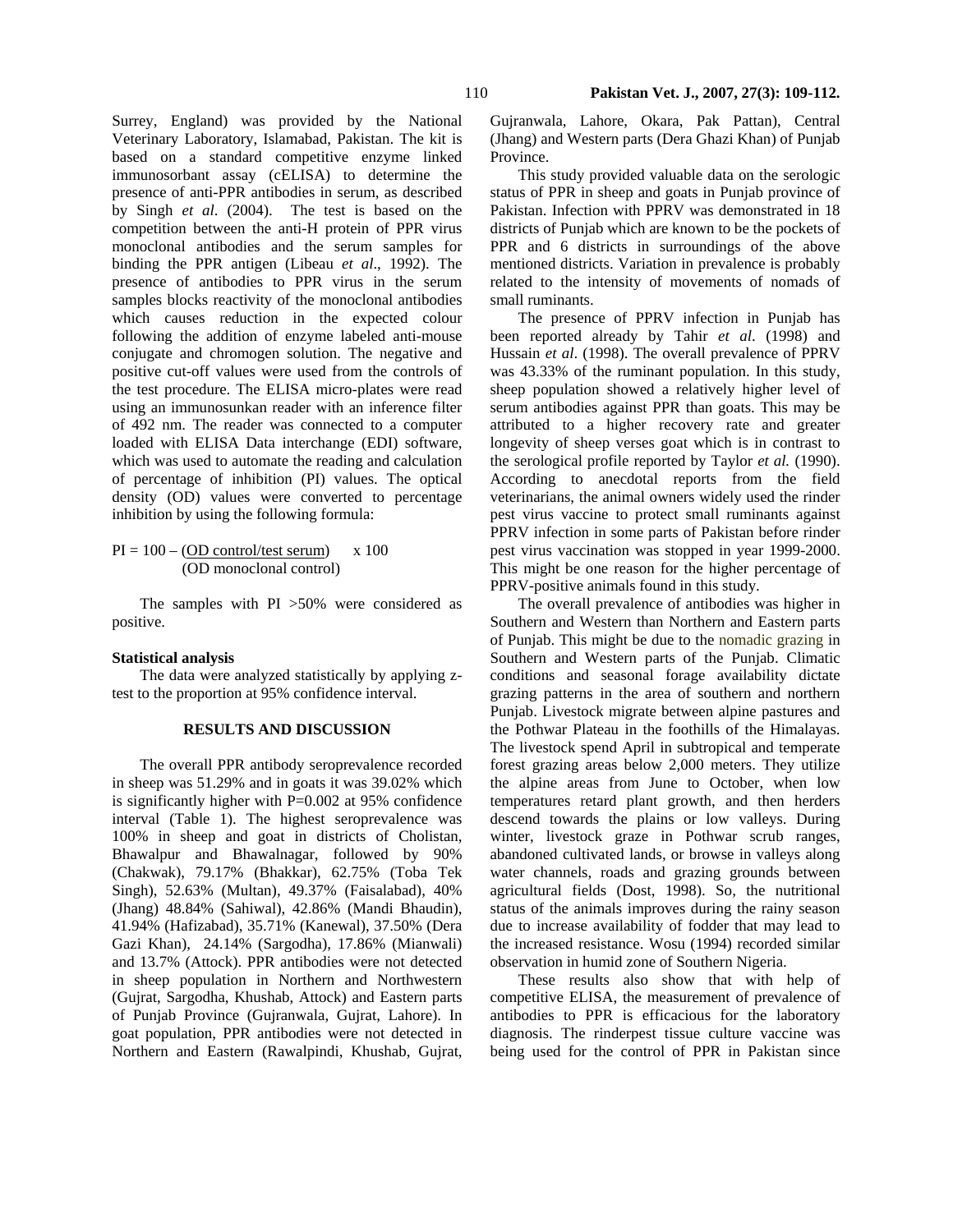| Table 1: Sero-prevalence of PPR in different areas of Punjab, Pakistan |                      |                          |                  |                |                                         |              |                  |               |
|------------------------------------------------------------------------|----------------------|--------------------------|------------------|----------------|-----------------------------------------|--------------|------------------|---------------|
|                                                                        | Sr.No District/Areas | <b>Sheep T</b>           | Sheep +ve        | Goat T         | $Goat +ve$                              | <b>Total</b> | Total +ve        | $\frac{0}{0}$ |
| <b>Southern districts</b>                                              |                      |                          |                  |                |                                         |              |                  |               |
| $\mathbf{1}$                                                           | Cholistan            | 20                       | 20               | 10             | 10                                      | 30           | 30               | 100.00        |
| $\overline{2}$                                                         | Bahawalpur           | 14                       | 14               | 10             | 10                                      | 24           | 24               | 100.00        |
| 3                                                                      | Bhawalnagar          | $\overline{2}$           | $\overline{2}$   | 6              | 6                                       | $8\,$        | 8                | 100.00        |
| $\overline{4}$                                                         | Multan               | $\overline{7}$           | 3                | 31             | 17                                      | 38           | 20               | 52.63         |
| 5                                                                      | Khanewal             | 11                       | $\overline{4}$   | 3              | $\mathbf{1}$                            | 14           | 5                | 35.71         |
|                                                                        | Total                | 54                       | 43               | 60             | 44                                      | 114          | 87               | 76.32         |
|                                                                        | Positive %           |                          | 79.63            |                | 73.33                                   |              |                  | 76.32         |
| <b>Northern districts</b>                                              |                      |                          |                  |                |                                         |              |                  |               |
| 6                                                                      | Attock               | 23                       | $\boldsymbol{0}$ | 50             | 10                                      | 73           | 10               | 13.70         |
| $\overline{7}$                                                         | Chakwal              | $\overline{a}$           | $\overline{a}$   | 20             | 18                                      | 20           | 18               | 90.00         |
| 8                                                                      | Rawalpindi           | $\blacksquare$           | $\blacksquare$   | 13             | $\boldsymbol{0}$                        | 13           | $\boldsymbol{0}$ | 0.00          |
| 9                                                                      | Sargodha             | 14                       | $\mathbf{0}$     | 15             | $\tau$                                  | 29           | $\overline{7}$   | 24.14         |
| 10                                                                     | Khushab              | 14                       | $\boldsymbol{0}$ | $\overline{4}$ | $\boldsymbol{0}$                        | 18           | $\boldsymbol{0}$ | 0.00          |
| 11                                                                     | Mianwali             | ÷,                       | $\equiv$         | 28             | 5                                       | 28           | 5                | 17.86         |
| 12                                                                     | Mandi Bhaudin        | 9                        | 3                | $\sqrt{5}$     | 3                                       | 14           | 6                | 42.86         |
| 13                                                                     | Gujrat               | 6                        | $\mathbf 0$      | 6              | $\overline{0}$                          | 12           | $\boldsymbol{0}$ | 0.00          |
|                                                                        | Total                | 66                       | 3                | 141            | 43                                      | 207          | 46               | 22.22         |
|                                                                        | Positive %           |                          | 4.55             |                | 30.50                                   |              |                  | 22.22         |
| <b>Western districts</b>                                               |                      |                          |                  |                |                                         |              |                  |               |
| 14                                                                     | D.G.Khan             | $8\,$                    | 6                | 8              | $\boldsymbol{0}$                        | 16           | 6                | 37.50         |
| 15                                                                     | <b>Bhakkar</b>       | 25                       | 22               | 23             | 16                                      | 48           | 38               | 79.17         |
|                                                                        | Total                | 33                       | 28               | 31             | 16                                      | 64           | 44               | 68.75         |
|                                                                        | Positive %           |                          | 84.85            |                | 51.61                                   |              |                  | 68.75         |
| <b>Eastern districts</b>                                               |                      |                          |                  |                |                                         |              |                  |               |
| 16                                                                     | Gujranwala           | 4                        | $\boldsymbol{0}$ | 6              | $\boldsymbol{0}$                        | 10           | $\boldsymbol{0}$ | 0.00          |
| 17                                                                     | Lahore               | 6                        | $\mathbf{0}$     | 15             | $\boldsymbol{0}$                        | 21           | $\boldsymbol{0}$ | 0.00          |
| 18                                                                     | Hafizabad            | 4                        | 4                | 27             | 9                                       | 31           | 13               | 41.94         |
| 19                                                                     | Pakpattan            | $\overline{\phantom{a}}$ | $\blacksquare$   | 15             | $\overline{0}$                          | 15           | $\overline{0}$   | 0.00          |
| 20                                                                     | Okara                | ÷.                       | ÷.               | 15             | $\boldsymbol{0}$                        | 15           | $\boldsymbol{0}$ | 0.00          |
| 21                                                                     | Sahiwal              | 16                       | 10               | 27             | 11                                      | 43           | 21               | 48.84         |
|                                                                        | Total                | 30                       | 14               | 105            | 20                                      | 135          | 34               | 25.19         |
|                                                                        | Positive %           |                          | 46.67            |                | 19.05                                   |              |                  | 25.19         |
| <b>Central districts</b>                                               |                      |                          |                  |                |                                         |              |                  |               |
| 22                                                                     | Jhang                | 5                        | $\overline{4}$   | 5              | $\mathbf{0}$                            | 10           | $\overline{4}$   | 40.00         |
| 23                                                                     | Faisalabad           | 17                       | 10               | 62             | 29                                      | 79           | 39               | 49.37         |
| 24                                                                     | T.T.Singh            | 27                       | 17               | 24             | 15                                      | 51           | 32               | 62.75         |
|                                                                        | Total                | 49                       | 31               | 91             | 44                                      | 140          | 75               | 53.57         |
|                                                                        | Positive %           |                          | 63.27            |                | 48.35                                   |              |                  | 53.57         |
|                                                                        | G. Total             | 232                      | 119              | 428            | 167                                     | 660          | 286              | 43.33         |
|                                                                        | Positive %           |                          | 51.29            |                | 39.02                                   |              |                  | 43.33         |
|                                                                        |                      |                          |                  |                |                                         |              |                  |               |
| 95% C.I. for sheep 44.26-57.42,<br>C.I. for goats 35.19-44.66,         |                      |                          |                  |                | C.I. for overall population 39.92-47.61 |              |                  |               |

**Table 1: Sero-prevalence of PPR in different areas of Punjab, Pakistan** 

many decades. As Pakistan was provisionally declared free from rinderpest, the vaccine production was stopped due to hindrance in the sero-monitoring of the rinderpest in global rinderpest eradication programme. There is very small vaccination to the small ruminants against PPR with the Nigerian strain provided by the FAO for ring vaccination. A large number of populations remain unvaccinated due to limited number of doses. In this study, the population of small ruminants under consideration seem to be lacking this facility due to far-flung areas and the ignorance of the farmers. About 70-80% of small ruminant population is, therefore, at risk of infection because very less doses of imported vaccine are available. Vaccination strategies for the control of PPR would need to account for the dynamics of sheep and goats population.